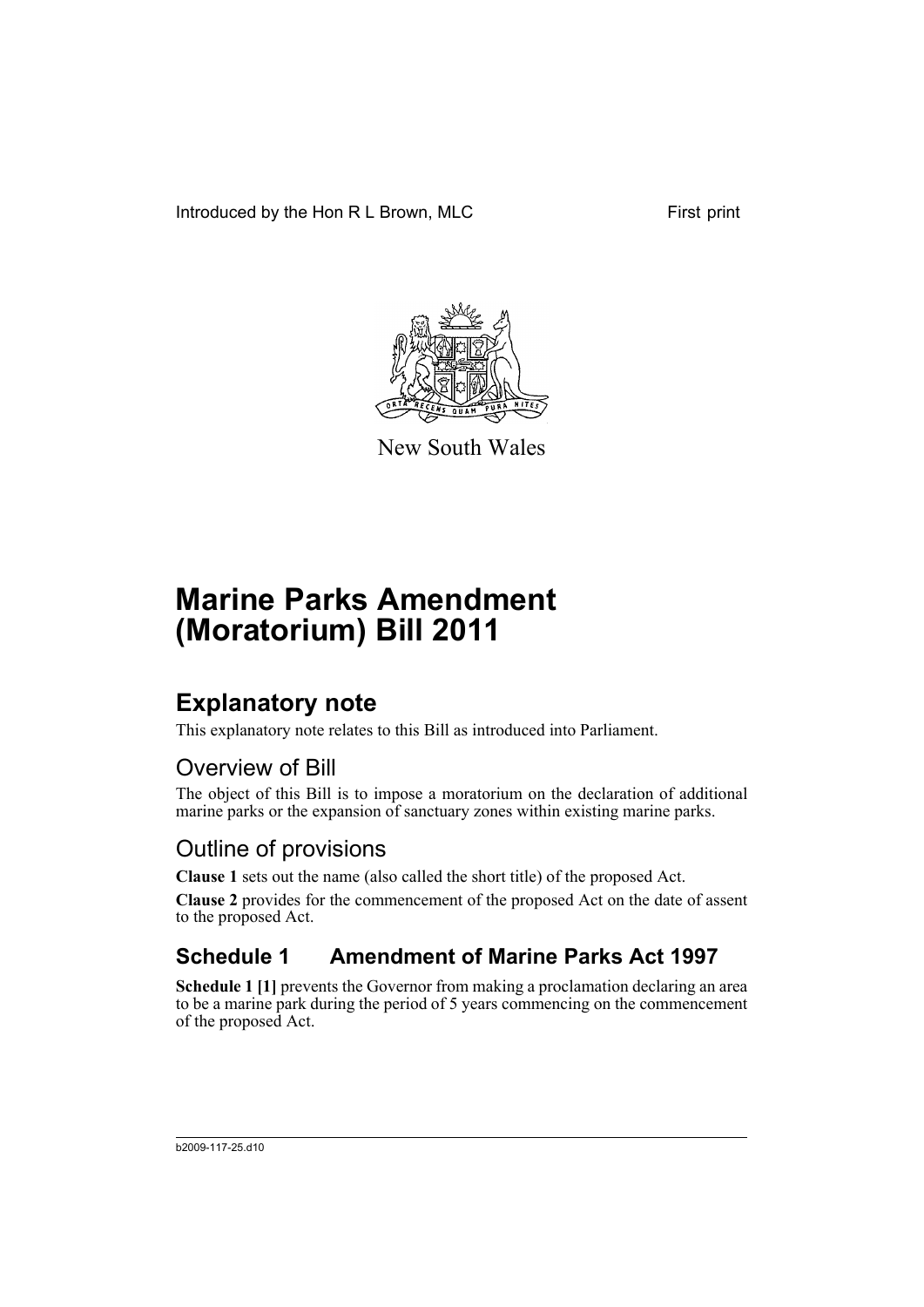Marine Parks Amendment (Moratorium) Bill 2011

Explanatory note

**Schedule 1 [3]** prevents the Governor from making a regulation that would extend the area within a marine park that comprises a sanctuary zone during the period of 5 years commencing on the commencement of the proposed Act. **Schedule 1 [2]** makes a consequential amendment.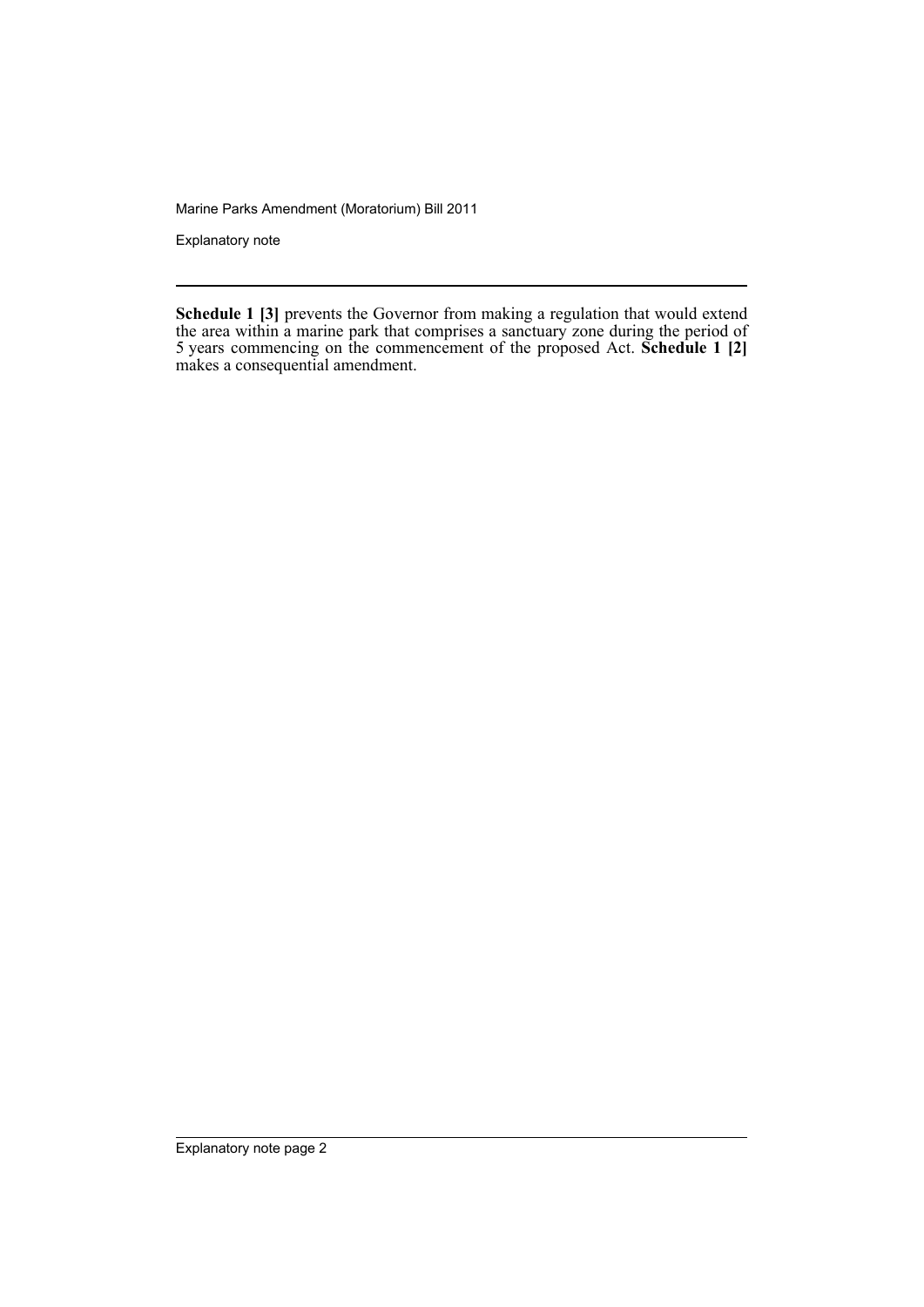Introduced by the Hon R L Brown, MLC First print



New South Wales

# **Marine Parks Amendment (Moratorium) Bill 2011**

### **Contents**

|                                                     | Page |
|-----------------------------------------------------|------|
| Name of Act                                         |      |
| 2 Commencement                                      |      |
| Schedule 1 Amendment of Marine Parks Act 1997 No 64 |      |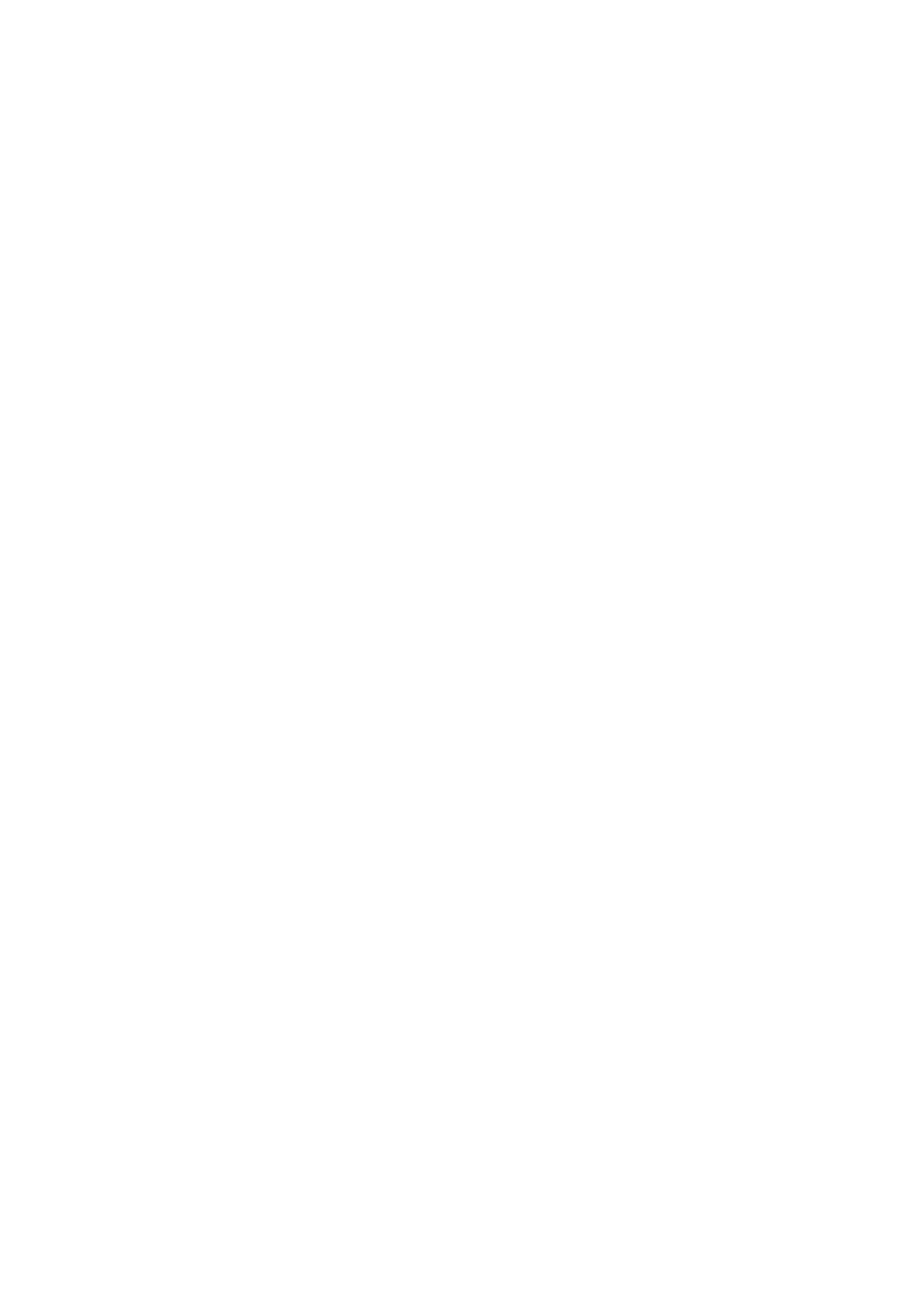

New South Wales

## **Marine Parks Amendment (Moratorium) Bill 2011**

No , 2011

#### **A Bill for**

An Act to amend the *Marine Parks Act 1997* to impose a moratorium on the declaration of additional marine parks or the expansion of sanctuary zones within existing marine parks.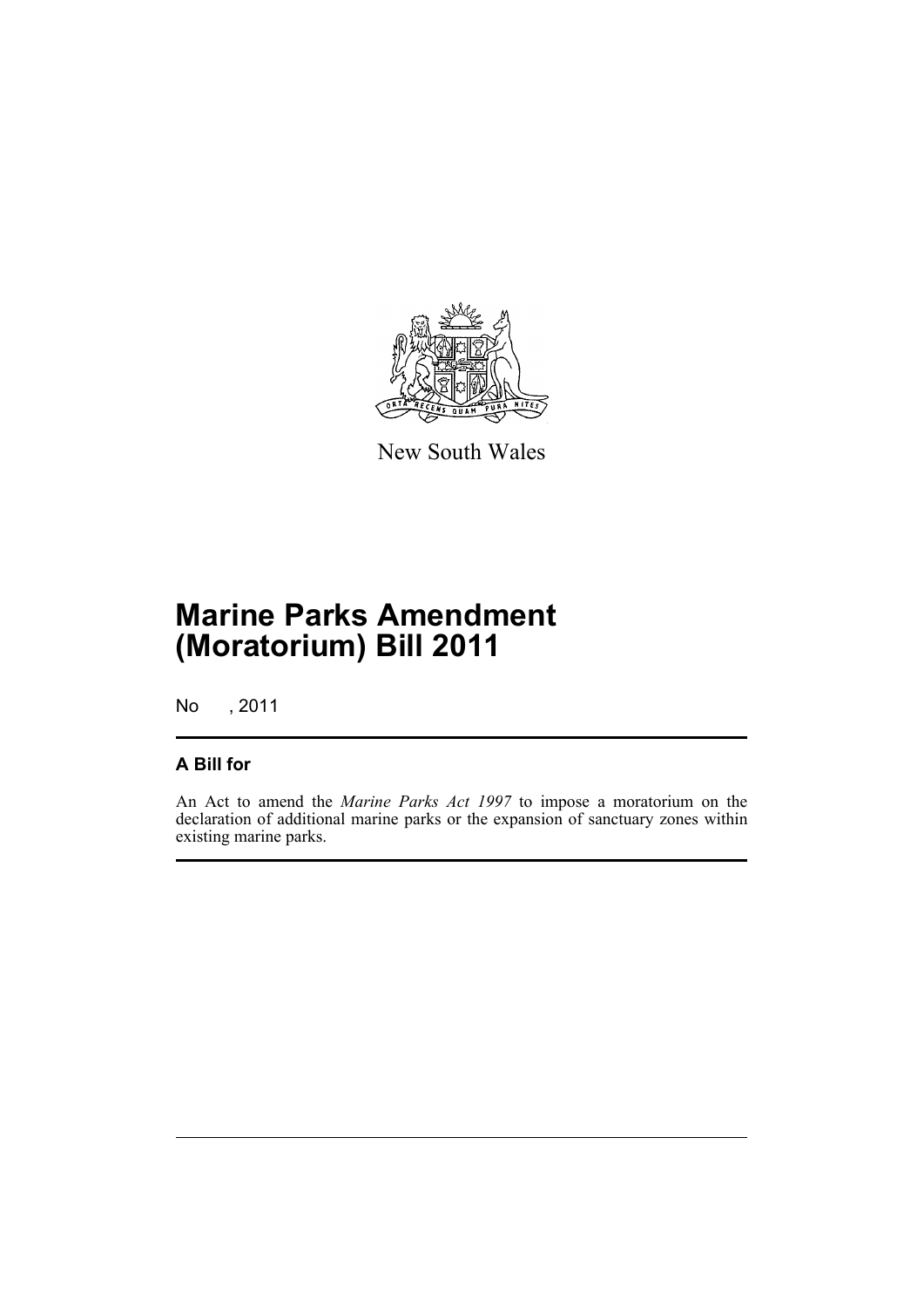<span id="page-5-1"></span><span id="page-5-0"></span>

| The Legislature of New South Wales enacts:                    |               |
|---------------------------------------------------------------|---------------|
| Name of Act                                                   | $\mathcal{P}$ |
| This Act is the Marine Parks Amendment (Moratorium) Act 2011. | 3             |
| <b>Commencement</b>                                           |               |
| This Act commences on the date of assent to this Act.         | 5             |